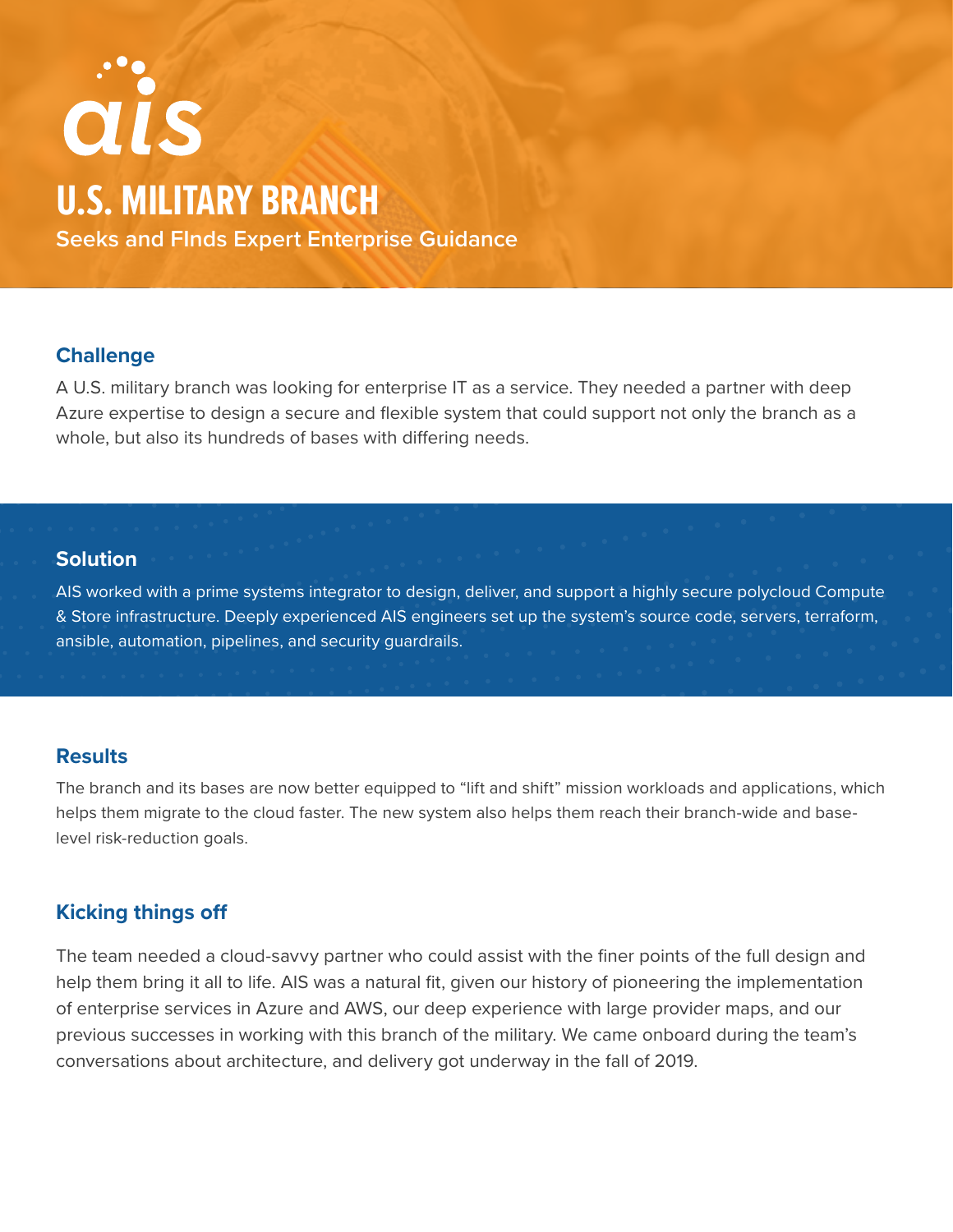# **First things first**

When the team received the green light to start on the work, we levered our extensive DoD experience building landing zones and embedded best practices as the foundation of the program. We spent our first two-week sprint creating basic templates, establishing a source-code repository, and setting up the DevOps automation for quick, repeatable deployments.

Taking the time to lay this foundation helped us avoid snowballing technical debt that would be difficult to fix later. It smoothed our path for future sprints, and we were able to get everything done and support the productivity of other teams without creating any blockers. Plus, building automation into the system has empowered the team to redeploy quickly in the event of a crash and allows our engineers to provide even more value. The success of this approach unfolded in real-time, which sold the team on the value of establishing agile business practices and automation from the start.

# **Design and delivery**

Once we'd laid the foundation for our work, we got started on the design and delivery of a polycloud system that would work across organizations—including eight bases—by integrating with existing directories of authentication, integrating with NIPRNet connectivity to other WAN sites, and providing the capability for bases to be split within the network. We designed and built the hub area for a massive hub-and-spoke network and determined what was required for it to pass rigorous security controls. We also interfaced with the on-premises side of the military through NIPRNet.

# **The benefits of a polycloud program**

We helped the team determine the best Compute & Store cloud program to use. Based on the branch's needs, we recommended and delivered a polycloud program. In a polycloud program, different parts of the branch's workloads run on different platforms depending on what works best for that function. This polycloud program offers several benefits, bringing the best of breed from the commercial cloud providers and evolving innovation to the end-user. Our polycloud approach uses cloud-access point (CAP) connections into NIPRNet, which effectively allows it to be an extension of NIPRNet, allowing the team to enable and safe-list more flexible connections. It also provides the wireless area network (WAN) connection possibilities that make the polycloud model work. The polycloud model allows us to extend the type of interconnection and expand the program's supporting area, unlocking options for data migration and line-of-business (LOB) connectivity that were previously out of reach.

The base-focused nature of the polycloud Compute & Store model also helps the branch achieve their riskreduction goals all-up and at the individual base level. They were looking to move base-level workloads and applications to a cloud environment, and the polycloud model opens the door for different kinds of workloads to migrate to the cloud, including smaller infrastructure pieces such as print servers or buildingspecific workloads.